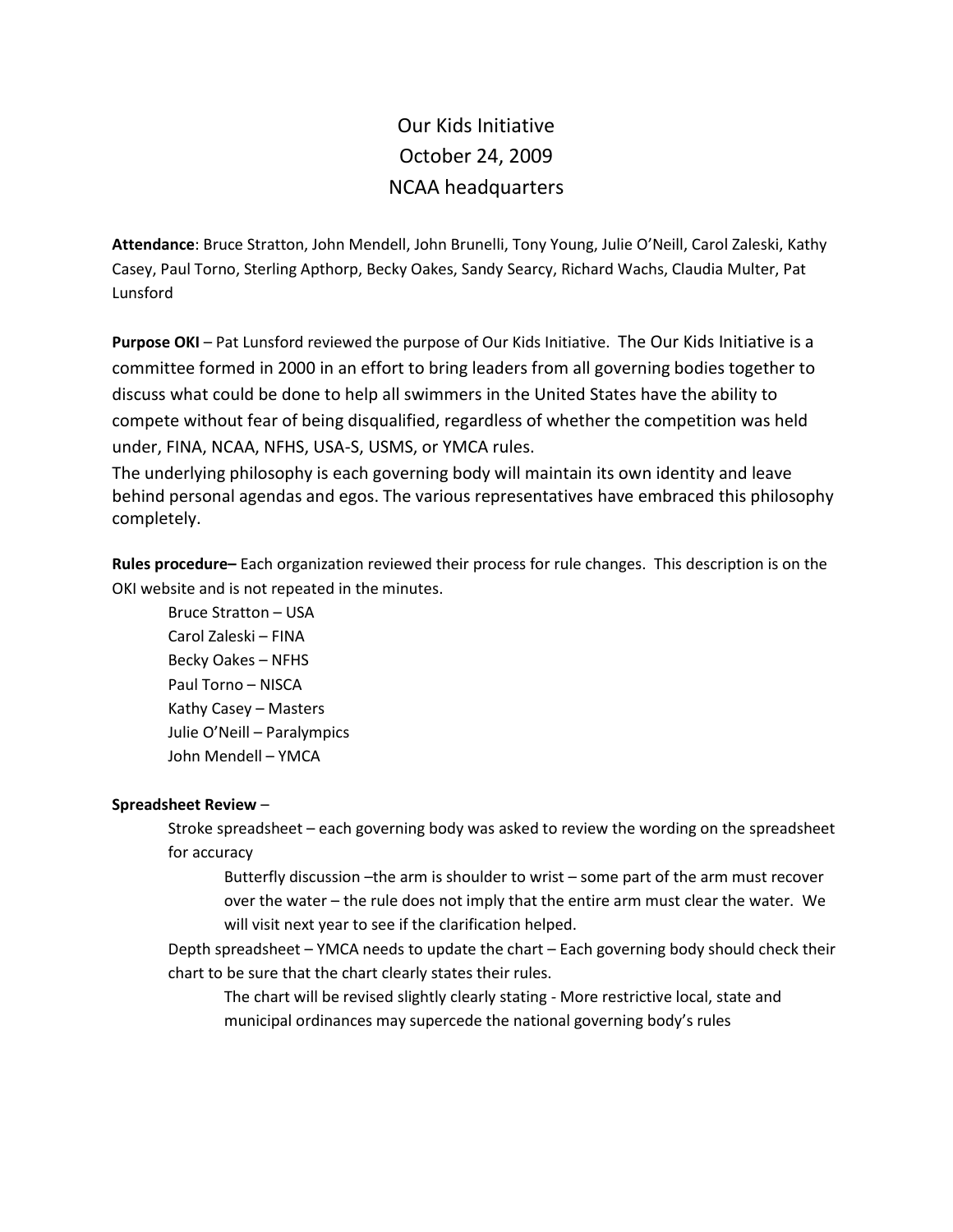**Website** – [www.ourkidsinitiative.org](http://www.ourkidsinitiative.org/) – information from our meetings and informative articles on cooperative efforts – each governing body was asked to check their own website to see if they have a link to OKI. In addition, does the link form OKI to your site work correctly?

**USA/YMCA partnership in Learn to Swim Program** – USA and YMCA are collaborating on a goal to teach every child to swim. The goal is zero drowning. At the present time drowning is the second leading cause of death in children under the age of 14. This is preventable. A few pilot programs have been run in various areas of the country. The entire program is targeted to roll out in May of 2010. Boise has a working program right now. It is a work in progress and there is a lot to be done.

**SWIMS databases review** – NCAA using it and it has made the proof of time procedure much easier. – YMCA using it even though all YMCA swim times are not in the database. National entry times are run against SWIMS and only those times not in the database need to be proved.

**Cross officiating –** Most governing bodies require a specific number of sessions to keep current. Many states are allowing credit for working meets in other governing bodies. In some areas at least 50% of the meets can be from an outside governing body. Check in your area for collaborative efforts.

**Coach's certifications** –A swimming coach who coaches USA or YMCA and high school must keep certifications current to be on deck. A coach questioned if it were possible for certifications to be uniform. USA and YMCA are close and a USA card will cover all except one YMCA course that must be taken. High school is state delegated – Some states accept the safety courses from other organizations and some have their own.

## **Suggested agenda items for next year**

Training officials – cooperative efforts Underwater videos – Carol can bring some to view Coach's ethics – what is being done in each group? Officials – meet administration

## **Swimsuit discussion**

A general discussion of the new swim suit rule was held. The governing bodies are in general agreement on the rule and how it will be enforced. Masters has not implemented a new rule yet as they are waiting on Masters FINA who will not meet until January. Kathy Casey did present a chart where she has listed in detail the various governing bodies rules on the new swim suits. Masters want shoulder to knee for both male and female - waist tie. They would like to keep zippers as it is difficult to get into the suits without the zipper. This is the First year of the rule A lot of new suits to be tested before January FINA meeting Waivers for Modesty – still no zippers – A waiver can be granted for coverage but no other alterations – USA waivers all go to Bruce Stratton